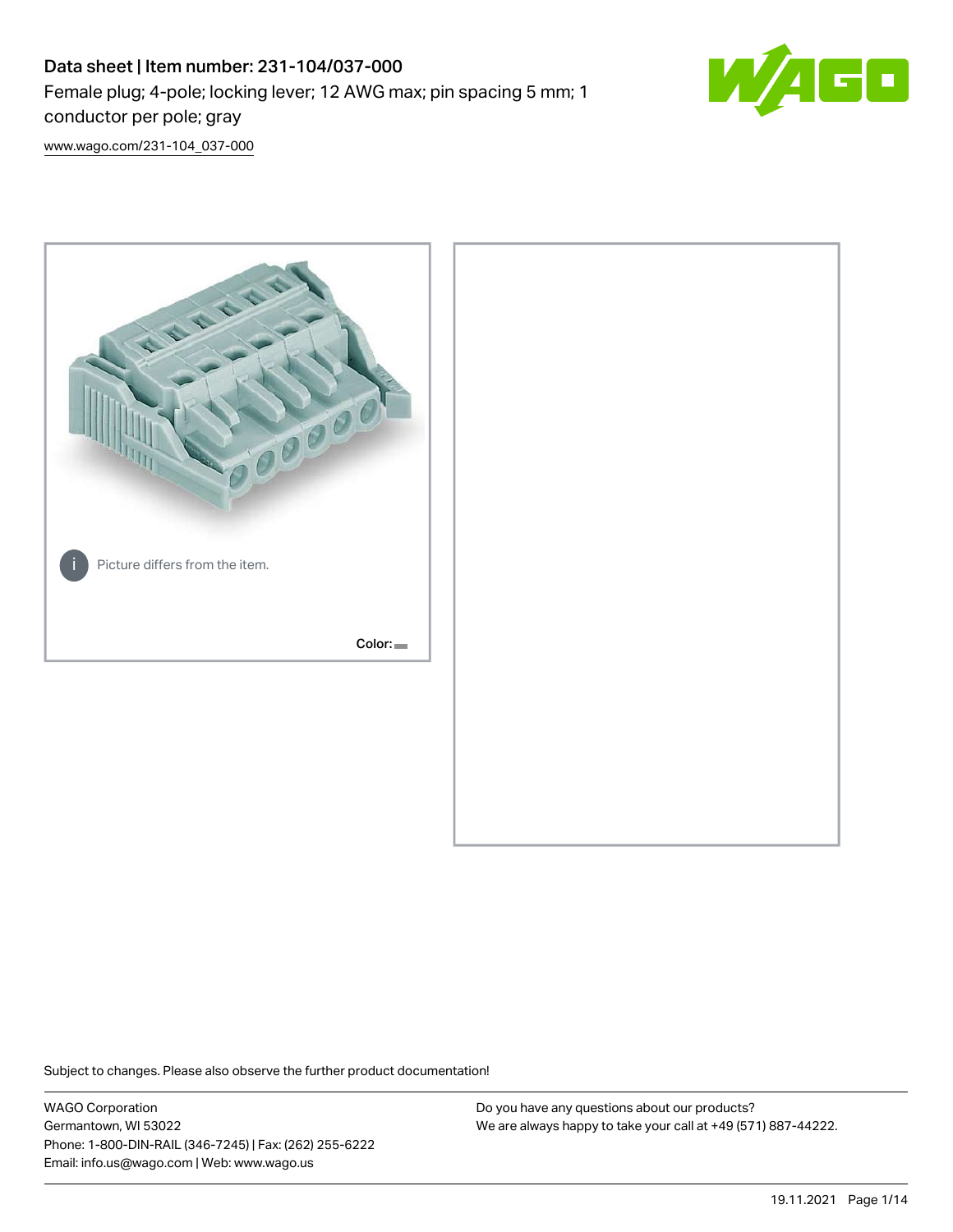

Dimensions in mm

L = pole no. x pin spacing

2- to 3-pole female connectors – one latch only

#### Item description

- **Universal connection for all conductor types**
- Easy cable pre-assembly and on-unit wiring via vertical and horizontal CAGE CLAMP<sup>®</sup> actuation  $\blacksquare$
- $\blacksquare$ Integrated test ports
- $\blacksquare$ With coding fingers

Subject to changes. Please also observe the further product documentation! Data

WAGO Corporation Germantown, WI 53022 Phone: 1-800-DIN-RAIL (346-7245) | Fax: (262) 255-6222 Email: info.us@wago.com | Web: www.wago.us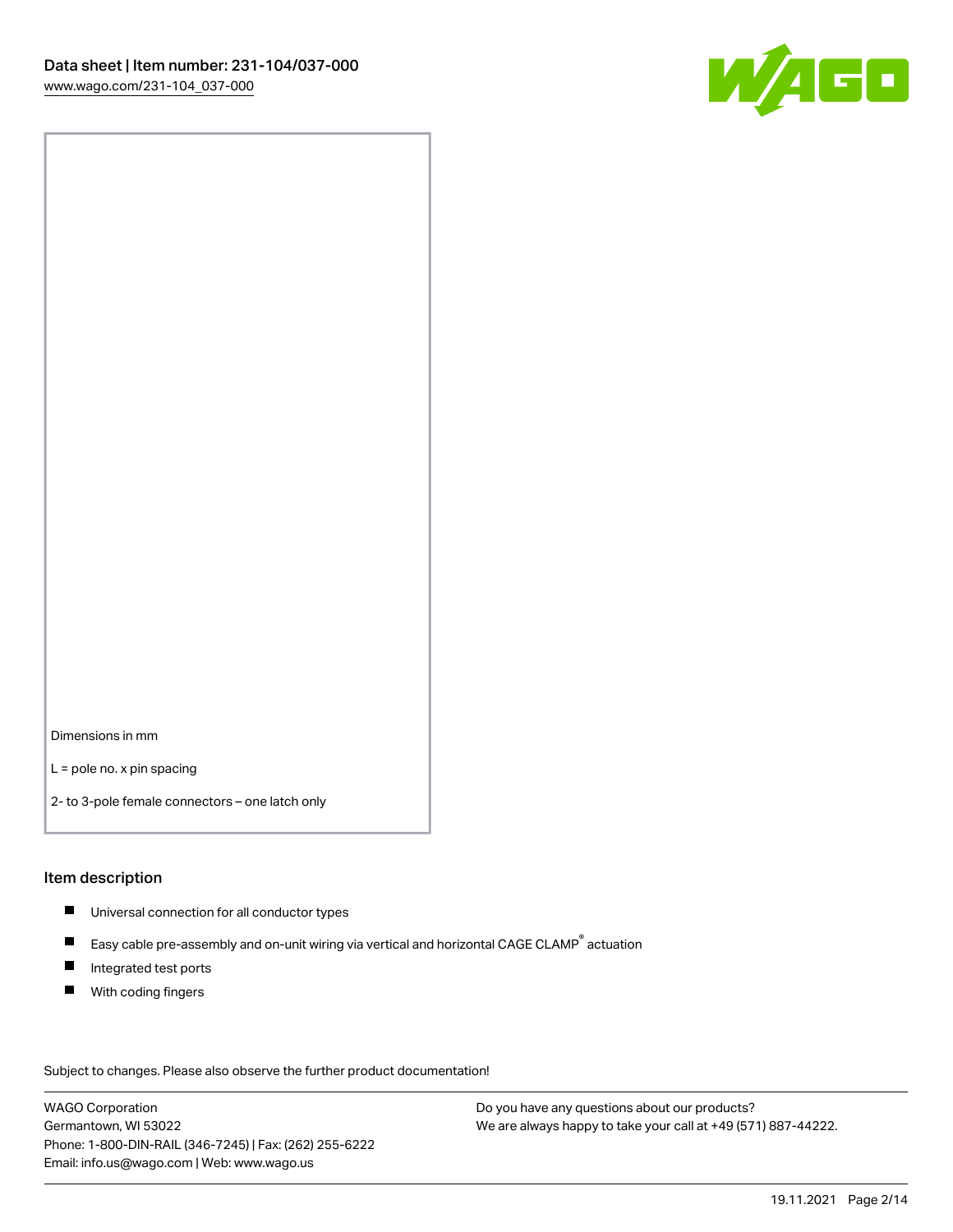

### Data Notes

| Safety information 1 | The MCS-MULTI CONNECTION SYSTEM includes connectors<br>without breaking capacity in accordance with DIN EN 61984. When<br>used as intended, these connectors must not be connected<br>/disconnected when live or under load. The circuit design should<br>ensure header pins, which can be touched, are not live when<br>unmated. |
|----------------------|-----------------------------------------------------------------------------------------------------------------------------------------------------------------------------------------------------------------------------------------------------------------------------------------------------------------------------------|
| Variants:            | Gold-plated or partially gold-plated contact surfaces<br>Other versions (or variants) can be requested from WAGO Sales or<br>configured at https://configurator.wago.com/                                                                                                                                                         |

### Electrical data

## IEC Approvals

| Ratings per                 | IEC/EN 60664-1                                                        |
|-----------------------------|-----------------------------------------------------------------------|
| Rated voltage (III / 3)     | 320 V                                                                 |
| Rated surge voltage (III/3) | 4 <sub>k</sub> V                                                      |
| Rated voltage (III/2)       | 320 V                                                                 |
| Rated surge voltage (III/2) | 4 <sub>k</sub> V                                                      |
| Nominal voltage (II/2)      | 630 V                                                                 |
| Rated surge voltage (II/2)  | 4 <sub>k</sub> V                                                      |
| Rated current               | 16A                                                                   |
| Legend (ratings)            | $(III / 2)$ $\triangle$ Overvoltage category III / Pollution degree 2 |

### UL Approvals

| Approvals per                  | UL 1059 |
|--------------------------------|---------|
| Rated voltage UL (Use Group B) | 300 V   |
| Rated current UL (Use Group B) | 15 A    |
| Rated voltage UL (Use Group D) | 300 V   |
| Rated current UL (Use Group D) | 10 A    |

# Ratings per UL

| Rated voltage UL 1977 | 600 V         |
|-----------------------|---------------|
| Rated current UL 1977 | $\sim$ $\sim$ |

### CSA Approvals

Approvals per CSA

| <b>WAGO Corporation</b>                                | Do you have any questions about our products?                 |
|--------------------------------------------------------|---------------------------------------------------------------|
| Germantown, WI 53022                                   | We are always happy to take your call at +49 (571) 887-44222. |
| Phone: 1-800-DIN-RAIL (346-7245)   Fax: (262) 255-6222 |                                                               |
| Email: info.us@wago.com   Web: www.wago.us             |                                                               |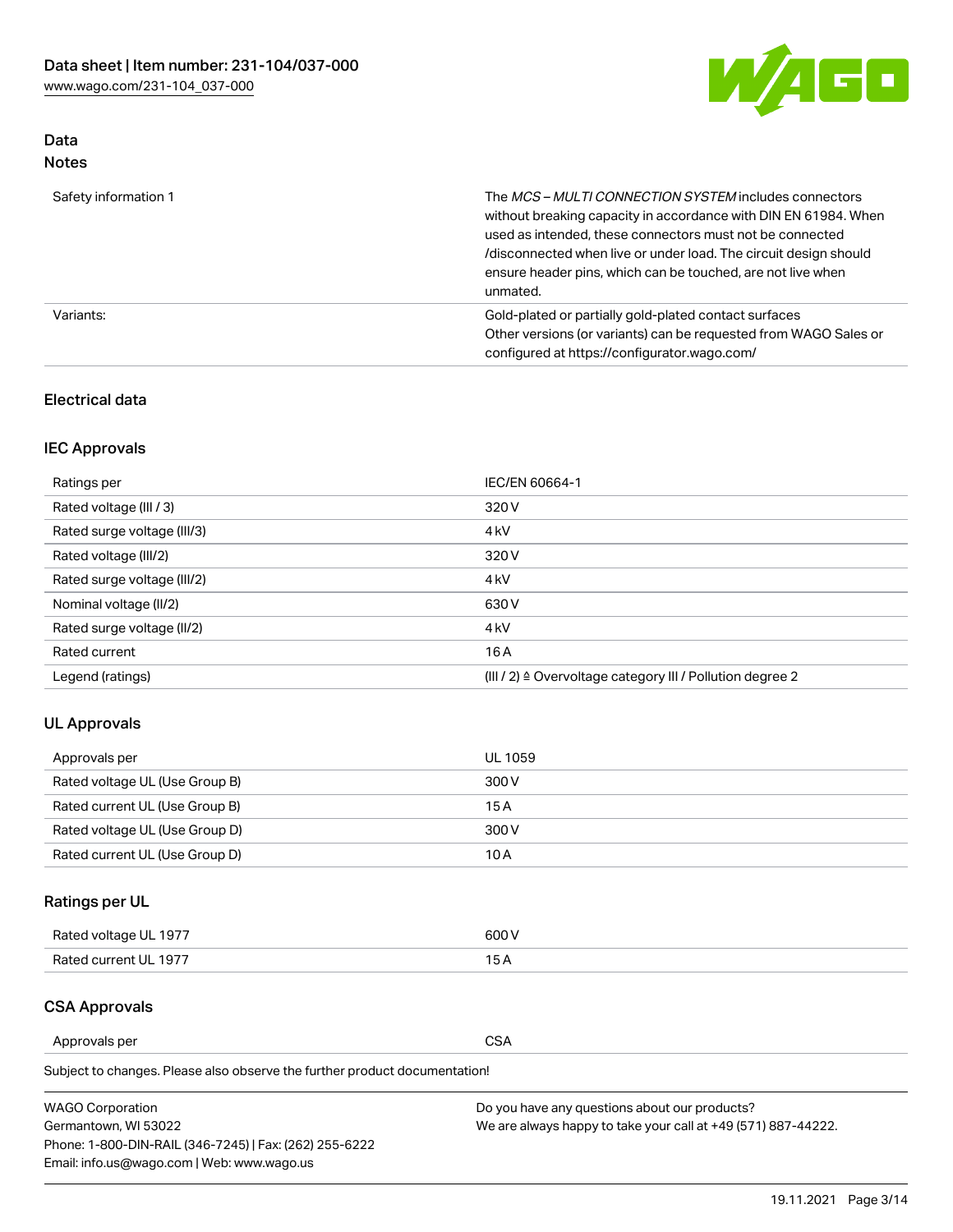

| Rated voltage CSA (Use Group B) | 300 V |
|---------------------------------|-------|
| Rated current CSA (Use Group B) | 15 A  |
| Rated voltage CSA (Use Group D) | 300 V |
| Rated current CSA (Use Group D) | 10 A  |

### Connection data

| Total number of connection points |  |
|-----------------------------------|--|
| Total number of potentials        |  |
| Number of connection types        |  |
| Number of levels                  |  |

#### Connection 1

| Connection technology                             | CAGE CLAMP <sup>®</sup>                 |
|---------------------------------------------------|-----------------------------------------|
| Actuation type                                    | Operating tool                          |
| Solid conductor                                   | $0.082.5$ mm <sup>2</sup> / 28  12 AWG  |
| Fine-stranded conductor                           | $0.08$ 2.5 mm <sup>2</sup> / 28  12 AWG |
| Fine-stranded conductor; with insulated ferrule   | $0.251.5$ mm <sup>2</sup>               |
| Fine-stranded conductor; with uninsulated ferrule | $0.252.5$ mm <sup>2</sup>               |
| Strip length                                      | 89 mm / 0.31  0.35 inch                 |
| Number of poles                                   | 4                                       |
| Conductor entry direction to mating direction     | 0°                                      |

# Physical data

| Pin spacing | 5 mm / 0.197 inch    |
|-------------|----------------------|
| Width       | 36.6 mm / 1.441 inch |
| Height      | 14.3 mm / 0.563 inch |
| Depth       | 29.6 mm / 1.165 inch |

#### Plug-in connection

| Contact type (pluggable connector) | Female connector/socket |
|------------------------------------|-------------------------|
| Connector (connection type)        | for conductor           |
| Mismating protection               | No.                     |
| Locking of plug-in connection      | locking lever           |

### Material data

Color and the color of the color of the color of the color of the color of the color of the color of the color

| <b>WAGO Corporation</b>                                | Do you have any questions about our products?                 |
|--------------------------------------------------------|---------------------------------------------------------------|
| Germantown, WI 53022                                   | We are always happy to take your call at +49 (571) 887-44222. |
| Phone: 1-800-DIN-RAIL (346-7245)   Fax: (262) 255-6222 |                                                               |
| Email: info.us@wago.com   Web: www.wago.us             |                                                               |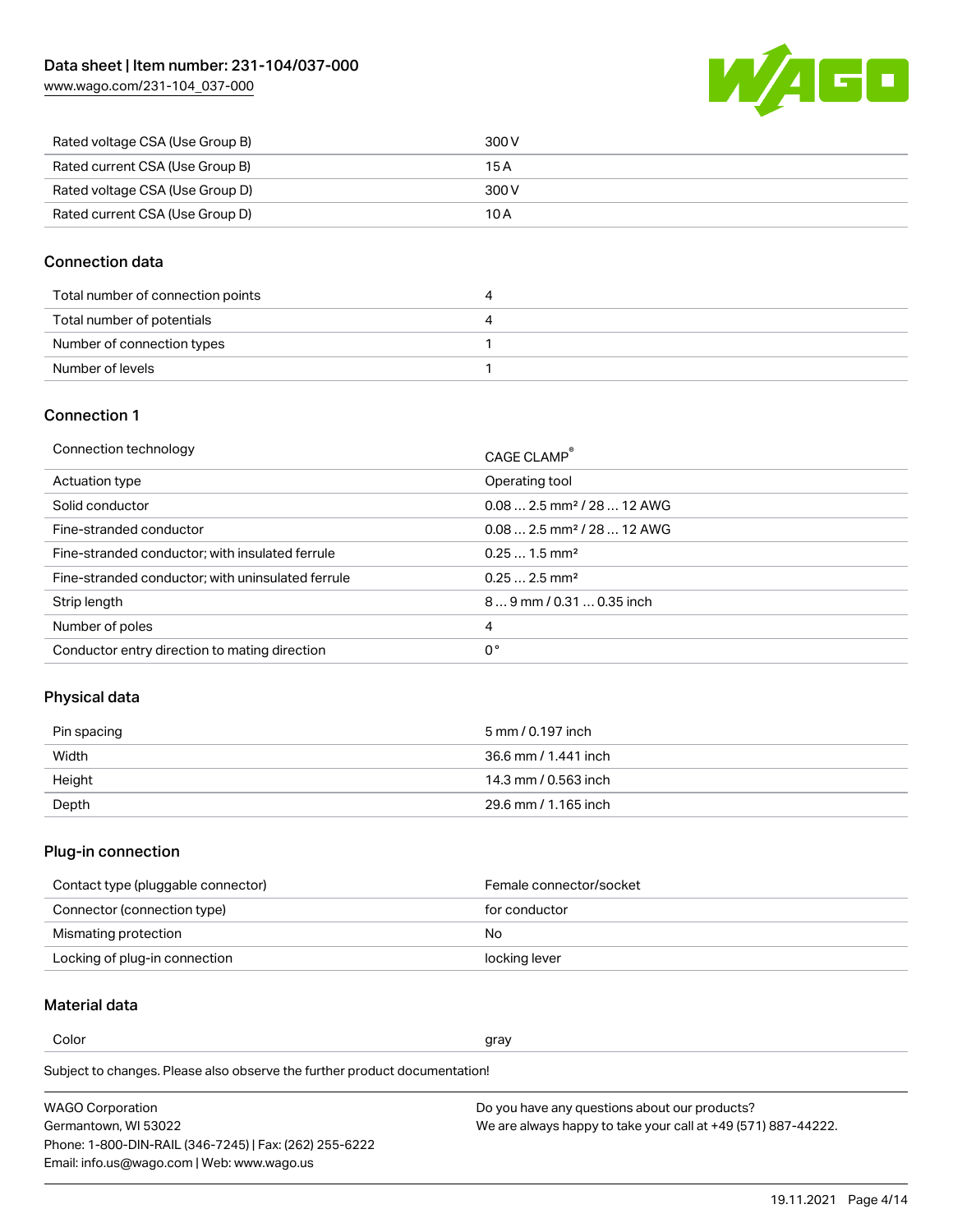

| Material group              |                                   |
|-----------------------------|-----------------------------------|
| Insulation material         | Polyamide (PA66)                  |
| Flammability class per UL94 | V <sub>0</sub>                    |
| Clamping spring material    | Chrome nickel spring steel (CrNi) |
| Contact material            | Copper alloy                      |
| Contact plating             | tin-plated                        |
| Fire load                   | 0.147 MJ                          |
| Weight                      | 8.7 g                             |
|                             |                                   |

#### Environmental requirements

| Limit temperature range | ⊥+85 °C |
|-------------------------|---------|
| .                       | -60     |

### Commercial data

| Product Group         | 3 (Multi Conn. System) |
|-----------------------|------------------------|
| PU (SPU)              | 50 Stück               |
| Packaging type        | box                    |
| Country of origin     | DE                     |
| <b>GTIN</b>           | 4044918338608          |
| Customs tariff number | 8536694040             |

#### Approvals / Certificates

#### Country specific Approvals

| Logo | Approval                               | <b>Additional Approval Text</b> | Certificate<br>name |
|------|----------------------------------------|---------------------------------|---------------------|
|      | CВ<br><b>DEKRA Certification B.V.</b>  | IEC 61984                       | NL-39756            |
|      | <b>CSA</b><br>DEKRA Certification B.V. | C <sub>22.2</sub>               | 1466354             |

#### Ship Approvals

| Logo       | Approval                                  | <b>Additional Approval Text</b> | Certificate<br>name                |
|------------|-------------------------------------------|---------------------------------|------------------------------------|
| <b>ABS</b> | <b>ABS</b><br>American Bureau of Shipping | -                               | $19 -$<br>HG1869876-<br><b>PDA</b> |
|            | <b>BV</b>                                 | IEC 60998                       | 11915/D0                           |

| <b>WAGO Corporation</b>                                | Do you have any questions about our products?                 |
|--------------------------------------------------------|---------------------------------------------------------------|
| Germantown, WI 53022                                   | We are always happy to take your call at +49 (571) 887-44222. |
| Phone: 1-800-DIN-RAIL (346-7245)   Fax: (262) 255-6222 |                                                               |
| Email: info.us@wago.com   Web: www.wago.us             |                                                               |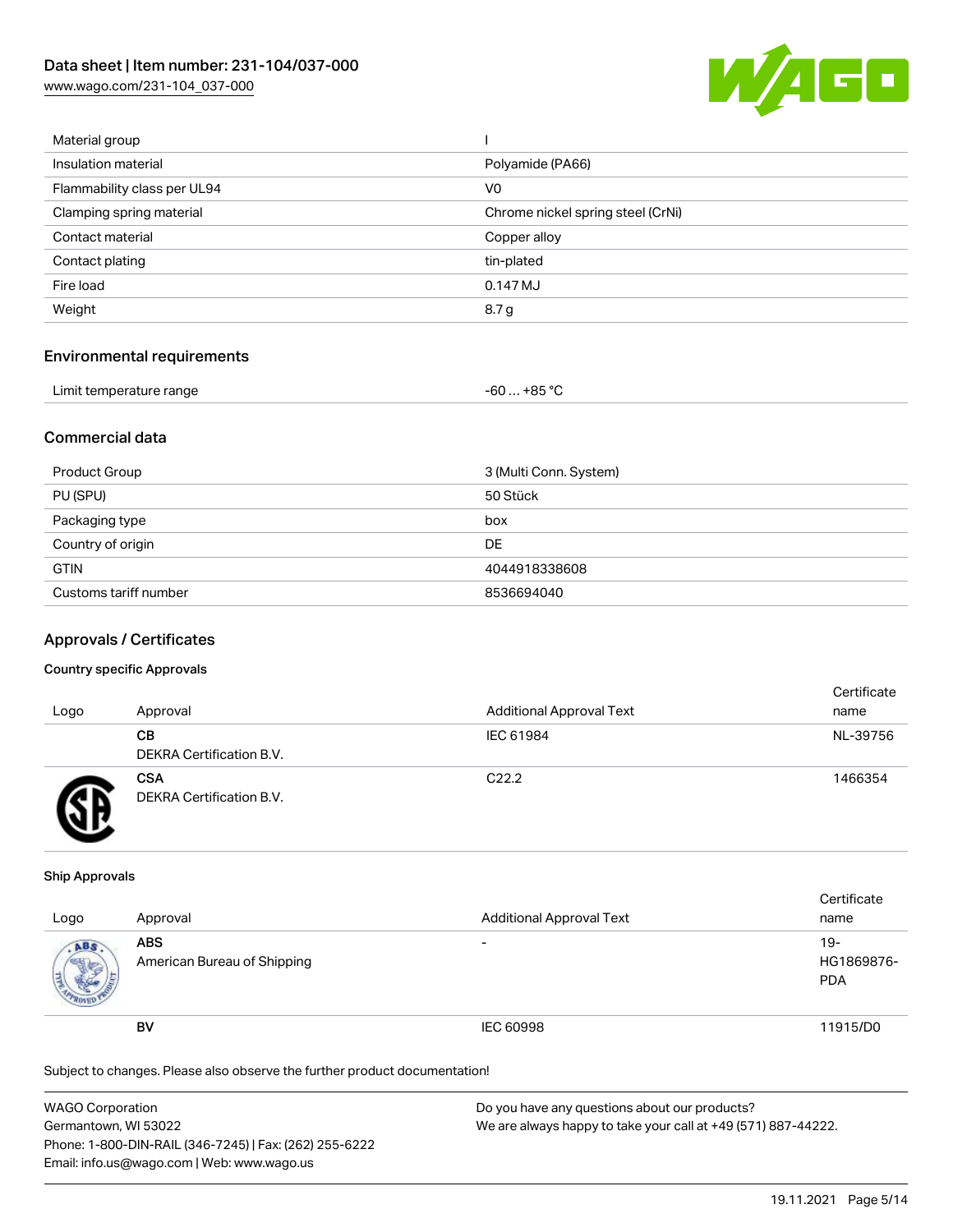

Bureau Veritas S.A. BV

Phone: 1-800-DIN-RAIL (346-7245) | Fax: (262) 255-6222

Email: info.us@wago.com | Web: www.wago.us



- TAE000016Z

| <b>DNV GL</b>                          |
|----------------------------------------|
| Det Norske Veritas, Germanischer Lloyd |

| UL-Approvals               |                                |                                 |             |
|----------------------------|--------------------------------|---------------------------------|-------------|
|                            |                                |                                 | Certificate |
| Logo                       | Approval                       | <b>Additional Approval Text</b> | name        |
|                            | UL                             | <b>UL 1059</b>                  | E45172      |
| $\boldsymbol{\mathcal{A}}$ | Underwriters Laboratories Inc. |                                 |             |
|                            | <b>UR</b>                      | <b>UL 1977</b>                  | E45171      |
|                            | Underwriters Laboratories Inc. |                                 |             |

#### Counterpart **ALL**

|                                                  | Item no.231-604<br>Male connector; 4-pole; Pin spacing 5 mm; gray                                              | www.wago.com/231-604                                                                                           |
|--------------------------------------------------|----------------------------------------------------------------------------------------------------------------|----------------------------------------------------------------------------------------------------------------|
|                                                  | Item no.231-134/001-000<br>Male header; 4-pole; THT; 1.0 x 1.0 mm solder pin; straight; pin spacing 5 mm; gray | www.wago.com/231-134/001-000                                                                                   |
|                                                  | Item no.231-434/001-000<br>Male header; 4-pole; THT; 1.0 x 1.0 mm solder pin; angled; pin spacing 5 mm; gray   | www.wago.com/231-434/001-000                                                                                   |
| <b>Optional accessories</b><br>Jumpers<br>Jumper |                                                                                                                |                                                                                                                |
|                                                  | Item no.: 231-905<br>Jumper; for conductor entry; 5-way; insulated; gray                                       | www.wago.com/231-905                                                                                           |
|                                                  | Item no.: 231-903<br>Jumper; for conductor entry; 3-way; insulated; gray                                       | www.wago.com/231-903                                                                                           |
|                                                  | Item no.: 231-907<br>Jumper; for conductor entry; 7-way; insulated; gray                                       | www.wago.com/231-907                                                                                           |
|                                                  | Subject to changes. Please also observe the further product documentation!                                     |                                                                                                                |
| <b>WAGO Corporation</b><br>Germantown, WI 53022  |                                                                                                                | Do you have any questions about our products?<br>We are always happy to take your call at +49 (571) 887-44222. |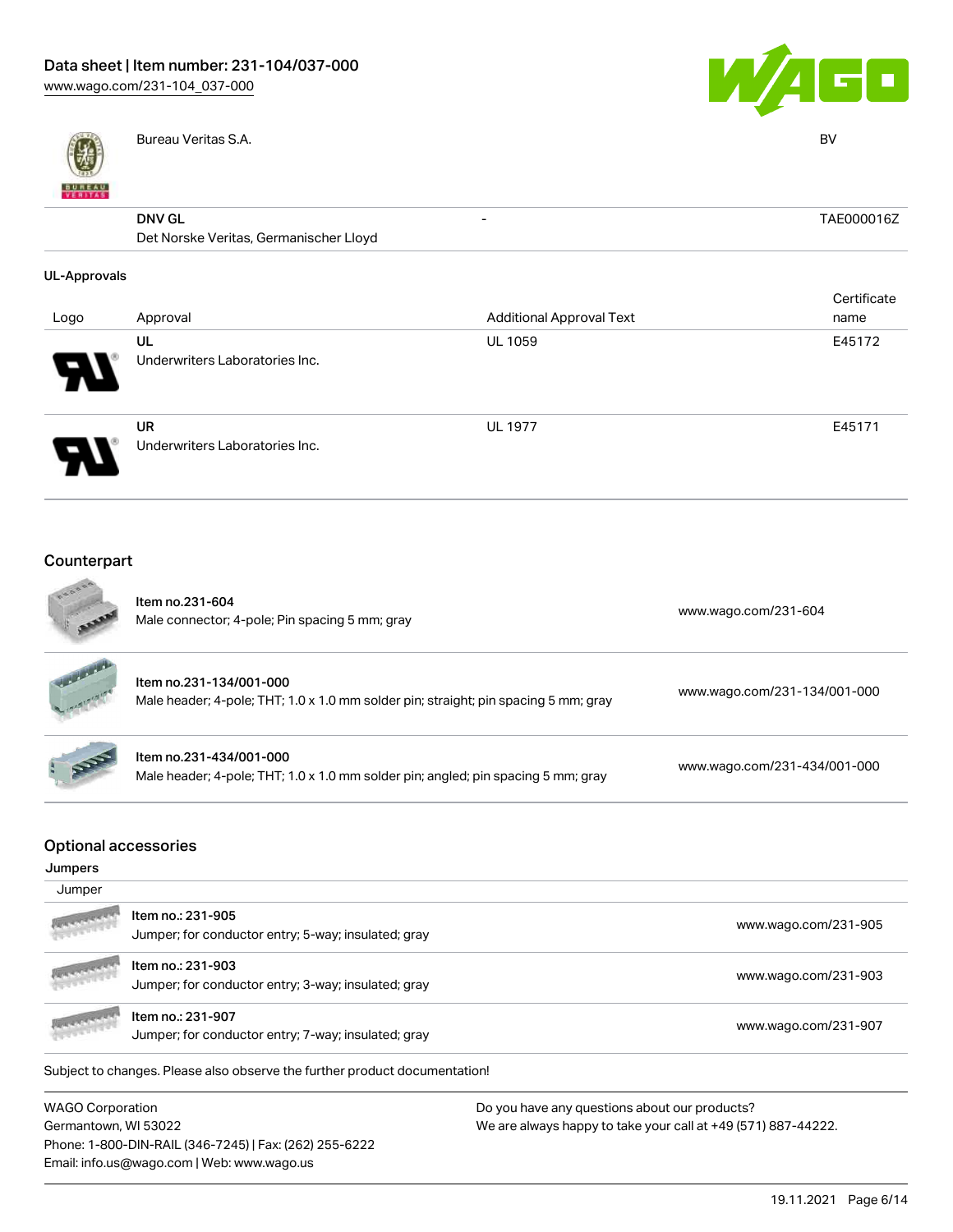

|                       | Item no.: 231-910                                                                          |                      |
|-----------------------|--------------------------------------------------------------------------------------------|----------------------|
|                       | Jumper; for conductor entry; 10-way; insulated; gray                                       | www.wago.com/231-910 |
|                       | Item no.: 231-902                                                                          |                      |
|                       | Jumper; for conductor entry; 2-way; insulated; gray                                        | www.wago.com/231-902 |
| Strain relief         |                                                                                            |                      |
| Strain relief housing |                                                                                            |                      |
|                       | Item no.: 232-604                                                                          |                      |
|                       | Strain relief housing; gray                                                                | www.wago.com/232-604 |
| Cover                 |                                                                                            |                      |
| Cover                 |                                                                                            |                      |
|                       | Item no.: 231-668<br>Lockout caps; for covering unused clamping units; gray                | www.wago.com/231-668 |
| <b>Tools</b>          |                                                                                            |                      |
| Operating tool        |                                                                                            |                      |
|                       | Item no.: 209-130                                                                          |                      |
|                       | Operating tool; suitable for 264, 280 and 281 Series; 1-way; of insulating material; white | www.wago.com/209-130 |
|                       | Item no.: 209-132                                                                          | www.wago.com/209-132 |
|                       | Operating tool; for connecting comb-style jumper bar; 2-way; of insulating material        |                      |
|                       | Item no.: 231-159                                                                          | www.wago.com/231-159 |
|                       | Operating tool; natural                                                                    |                      |
|                       | Item no.: 231-231                                                                          | www.wago.com/231-231 |
|                       | Combination operating tool; red                                                            |                      |
|                       | Item no.: 231-131                                                                          |                      |
|                       | Operating tool; made of insulating material; 1-way; loose; white                           | www.wago.com/231-131 |
|                       |                                                                                            |                      |
|                       | Item no.: 231-291                                                                          |                      |
|                       | Operating tool; made of insulating material; 1-way; loose; red                             | www.wago.com/231-291 |
|                       | Item no.: 280-432                                                                          |                      |
|                       | Operating tool; made of insulating material; 2-way; white                                  | www.wago.com/280-432 |
|                       | Item no.: 280-434                                                                          |                      |
|                       | Operating tool; made of insulating material; 4-way                                         | www.wago.com/280-434 |
|                       | Item no.: 280-437                                                                          | www.wago.com/280-437 |
|                       | Operating tool; made of insulating material; 7-way                                         |                      |
|                       | Item no.: 280-440                                                                          | www.wago.com/280-440 |
|                       | Operating tool; made of insulating material; 10-way                                        |                      |
|                       |                                                                                            |                      |

| <b>WAGO Corporation</b>                                | Do you have any questions about our products?                 |
|--------------------------------------------------------|---------------------------------------------------------------|
| Germantown, WI 53022                                   | We are always happy to take your call at +49 (571) 887-44222. |
| Phone: 1-800-DIN-RAIL (346-7245)   Fax: (262) 255-6222 |                                                               |
| Email: info.us@wago.com   Web: www.wago.us             |                                                               |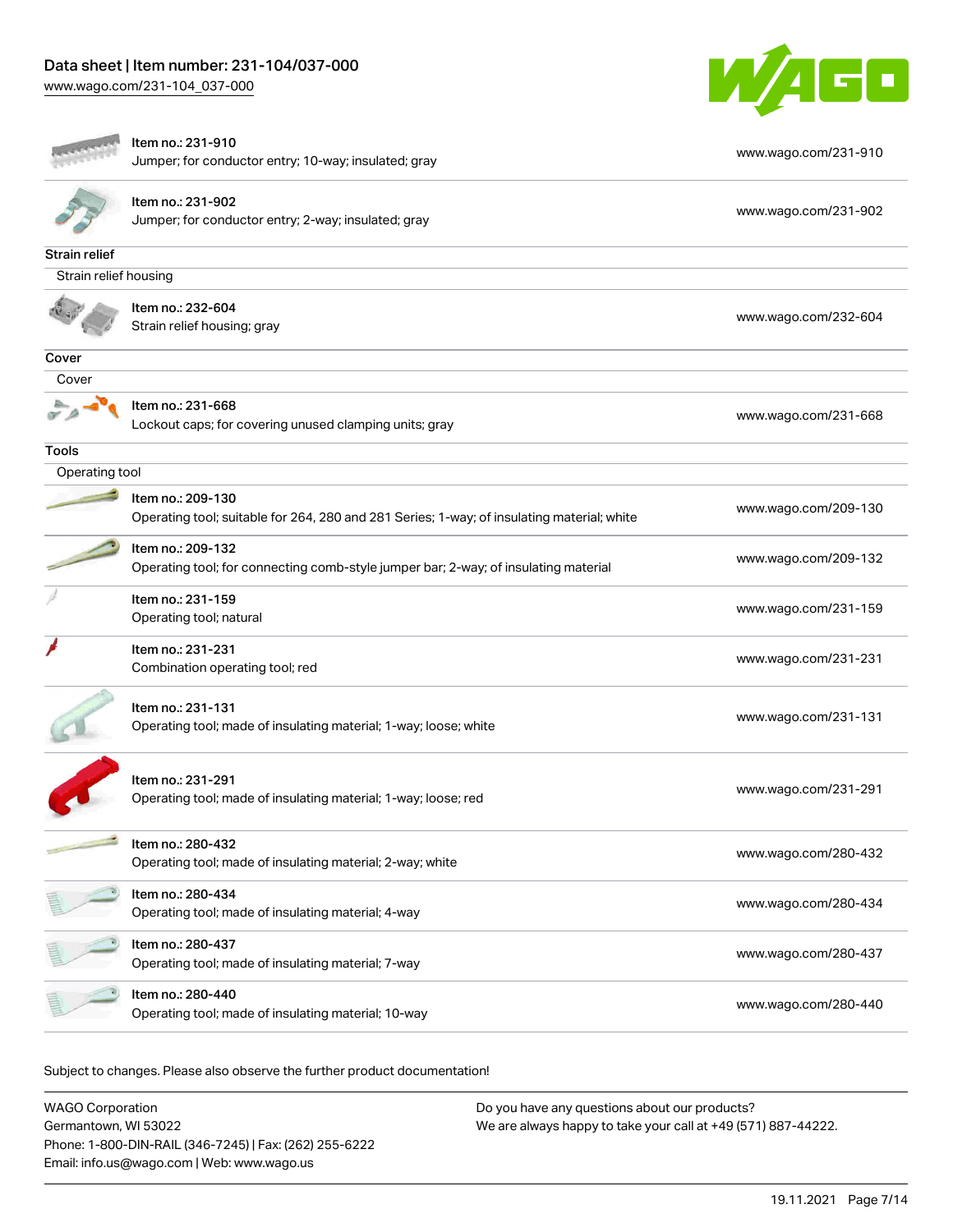

|                            | Item no.: 280-435<br>Operating tool; made of insulating material; 5-way; gray                                                                                                      | www.wago.com/280-435 |
|----------------------------|------------------------------------------------------------------------------------------------------------------------------------------------------------------------------------|----------------------|
|                            | Item no.: 280-436<br>Operating tool; made of insulating material; 6-way                                                                                                            | www.wago.com/280-436 |
|                            | Item no.: 280-438<br>Operating tool; made of insulating material; 8-way                                                                                                            | www.wago.com/280-438 |
|                            | Item no.: 280-433<br>Operating tool; made of insulating material; 3-way                                                                                                            | www.wago.com/280-433 |
| <b>Testing accessories</b> |                                                                                                                                                                                    |                      |
| Testing accessories        |                                                                                                                                                                                    |                      |
|                            | Item no.: 210-136<br>Test plug; 2 mm Ø; with 500 mm cable                                                                                                                          | www.wago.com/210-136 |
|                            | Item no.: 231-661<br>Test plugs for female connectors; for 5 mm and 5.08 mm pin spacing; 2,50 mm <sup>2</sup> ; light gray                                                         | www.wago.com/231-661 |
| <b>Ferrules</b>            |                                                                                                                                                                                    |                      |
| Ferrule                    |                                                                                                                                                                                    |                      |
|                            | Item no.: 216-101<br>Ferrule; Sleeve for 0.5 mm <sup>2</sup> / AWG 22; uninsulated; electro-tin plated; silver-colored                                                             | www.wago.com/216-101 |
|                            | Item no.: 216-104<br>Ferrule; Sleeve for 1.5 mm <sup>2</sup> / AWG 16; uninsulated; electro-tin plated; silver-colored                                                             | www.wago.com/216-104 |
|                            | Item no.: 216-106<br>Ferrule; Sleeve for 2.5 mm <sup>2</sup> / AWG 14; uninsulated; electro-tin plated; silver-colored                                                             | www.wago.com/216-106 |
|                            | Item no.: 216-102<br>Ferrule; Sleeve for 0.75 mm <sup>2</sup> / AWG 20; uninsulated; electro-tin plated; silver-colored                                                            | www.wago.com/216-102 |
|                            | Item no.: 216-103<br>Ferrule; Sleeve for 1 mm <sup>2</sup> / AWG 18; uninsulated; electro-tin plated                                                                               | www.wago.com/216-103 |
|                            | Item no.: 216-123<br>Ferrule; Sleeve for 1 mm <sup>2</sup> / AWG 18; uninsulated; electro-tin plated; silver-colored                                                               | www.wago.com/216-123 |
|                            | Item no.: 216-122<br>Ferrule; Sleeve for 0.75 mm <sup>2</sup> / AWG 20; uninsulated; electro-tin plated; silver-colored                                                            | www.wago.com/216-122 |
|                            | Item no.: 216-124<br>Ferrule; Sleeve for 1.5 mm <sup>2</sup> / AWG 16; uninsulated; electro-tin plated                                                                             | www.wago.com/216-124 |
|                            | Item no.: 216-142<br>Ferrule; Sleeve for 0.75 mm <sup>2</sup> / 18 AWG; uninsulated; electro-tin plated; electrolytic copper; gastight<br>crimped; acc. to DIN 46228, Part 1/08.92 | www.wago.com/216-142 |
|                            | Item no.: 216-132                                                                                                                                                                  |                      |

Subject to changes. Please also observe the further product documentation!

WAGO Corporation Germantown, WI 53022 Phone: 1-800-DIN-RAIL (346-7245) | Fax: (262) 255-6222 Email: info.us@wago.com | Web: www.wago.us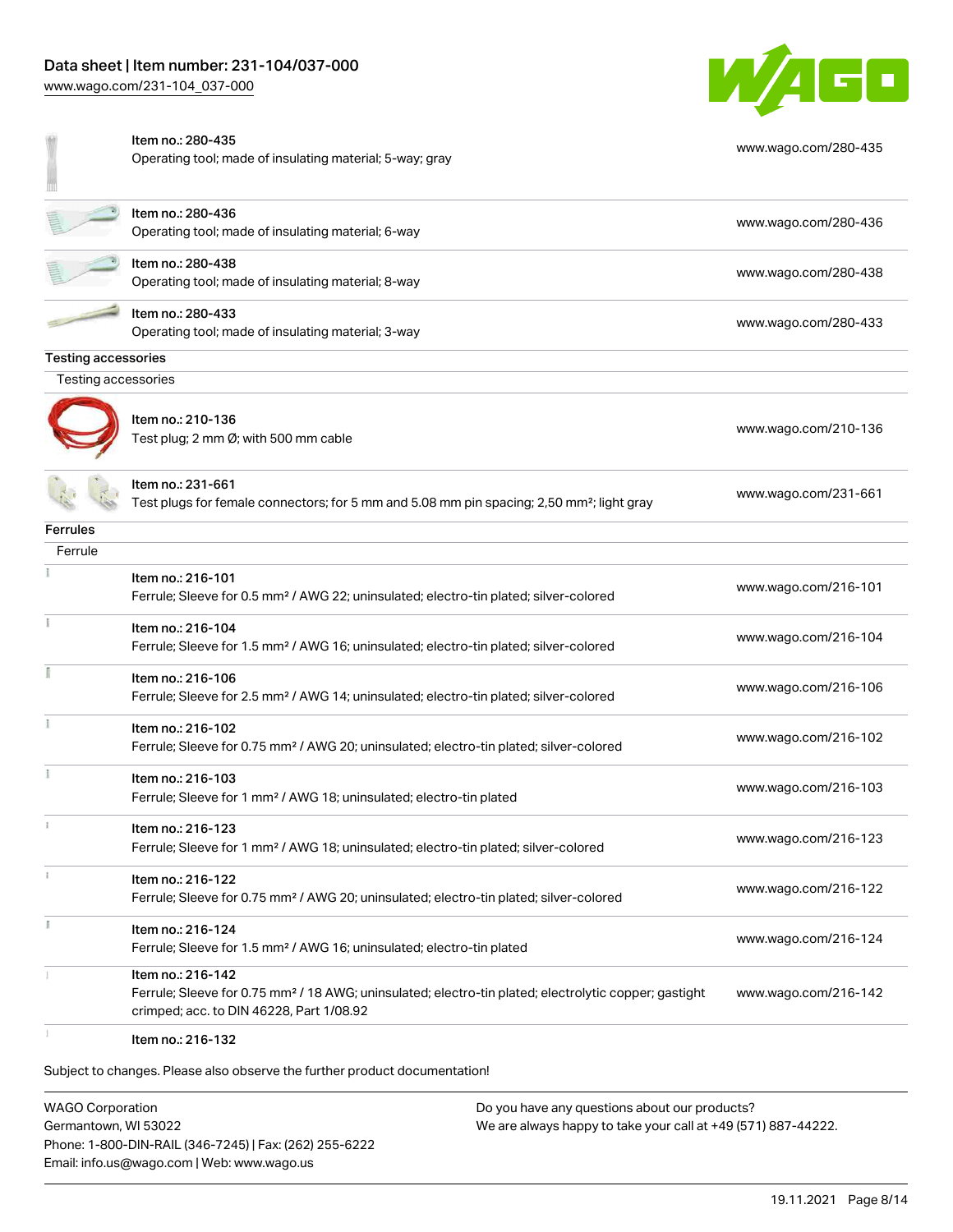

Ferrule; Sleeve for 0.34 mm<sup>2</sup> / AWG 24; uninsulated; electro-tin plated [www.wago.com/216-132](http://www.wago.com/216-132)

|   | <b>WAGO Corporation</b><br>Do you have any questions about our products?                                                                                                                          |                      |
|---|---------------------------------------------------------------------------------------------------------------------------------------------------------------------------------------------------|----------------------|
|   | Subject to changes. Please also observe the further product documentation!                                                                                                                        |                      |
| ٨ | Item no.: 216-224<br>Ferrule; Sleeve for 1.5 mm <sup>2</sup> / AWG 16; insulated; electro-tin plated; black                                                                                       | www.wago.com/216-224 |
|   | Item no.: 216-221<br>Ferrule; Sleeve for 0.5 mm <sup>2</sup> / 20 AWG; insulated; electro-tin plated; white                                                                                       | www.wago.com/216-221 |
|   | Item no.: 216-222<br>Ferrule; Sleeve for 0.75 mm <sup>2</sup> / 18 AWG; insulated; electro-tin plated; gray                                                                                       | www.wago.com/216-222 |
|   | Item no.: 216-242<br>Ferrule; Sleeve for 0.75 mm <sup>2</sup> / 18 AWG; insulated; electro-tin plated; electrolytic copper; gastight<br>crimped; acc. to DIN 46228, Part 4/09.90; gray            | www.wago.com/216-242 |
|   | Item no.: 216-241<br>Ferrule; Sleeve for 0.5 mm <sup>2</sup> / 20 AWG; insulated; electro-tin plated; electrolytic copper; gastight<br>crimped; acc. to DIN 46228, Part 4/09.90; white            | www.wago.com/216-241 |
|   | Item no.: 216-223<br>Ferrule; Sleeve for 1 mm <sup>2</sup> / AWG 18; insulated; electro-tin plated; red                                                                                           | www.wago.com/216-223 |
|   | Item no.: 216-201<br>Ferrule; Sleeve for 0.5 mm <sup>2</sup> / 20 AWG; insulated; electro-tin plated; white                                                                                       | www.wago.com/216-201 |
|   | Item no.: 216-144<br>Ferrule; Sleeve for 1.5 mm <sup>2</sup> / AWG 16; uninsulated; electro-tin plated; electrolytic copper; gastight<br>crimped; acc. to DIN 46228, Part 1/08.92; silver-colored | www.wago.com/216-144 |
| 0 | Item no.: 216-204<br>Ferrule; Sleeve for 1.5 mm <sup>2</sup> / AWG 16; insulated; electro-tin plated; black                                                                                       | www.wago.com/216-204 |
|   | Item no.: 216-151<br>Ferrule; Sleeve for 0.25 mm <sup>2</sup> / AWG 24; uninsulated; electro-tin plated                                                                                           | www.wago.com/216-151 |
|   | Item no.: 216-202<br>Ferrule; Sleeve for 0.75 mm <sup>2</sup> / 18 AWG; insulated; electro-tin plated; gray                                                                                       | www.wago.com/216-202 |
|   | Item no.: 216-203<br>Ferrule; Sleeve for 1 mm <sup>2</sup> / AWG 18; insulated; electro-tin plated; red                                                                                           | www.wago.com/216-203 |
|   | Item no.: 216-152<br>Ferrule; Sleeve for 0.34 mm <sup>2</sup> / AWG 24; uninsulated; electro-tin plated                                                                                           | www.wago.com/216-152 |
|   | Item no.: 216-141<br>Ferrule; Sleeve for 0.5 mm <sup>2</sup> / 20 AWG; uninsulated; electro-tin plated; electrolytic copper; gastight<br>crimped; acc. to DIN 46228, Part 1/08.92                 | www.wago.com/216-141 |
|   | Item no.: 216-131<br>Ferrule; Sleeve for 0.25 mm <sup>2</sup> / AWG 24; uninsulated; electro-tin plated; silver-colored                                                                           | www.wago.com/216-131 |
|   | Item no.: 216-143<br>Ferrule; Sleeve for 1 mm <sup>2</sup> / AWG 18; uninsulated; electro-tin plated; electrolytic copper; gastight<br>crimped; acc. to DIN 46228, Part 1/08.92                   | www.wago.com/216-143 |
|   | Item no.: 216-121<br>Ferrule; Sleeve for 0.5 mm <sup>2</sup> / AWG 22; uninsulated; electro-tin plated; silver-colored                                                                            | www.wago.com/216-121 |

Germantown, WI 53022 Phone: 1-800-DIN-RAIL (346-7245) | Fax: (262) 255-6222 Email: info.us@wago.com | Web: www.wago.us

We are always happy to take your call at +49 (571) 887-44222.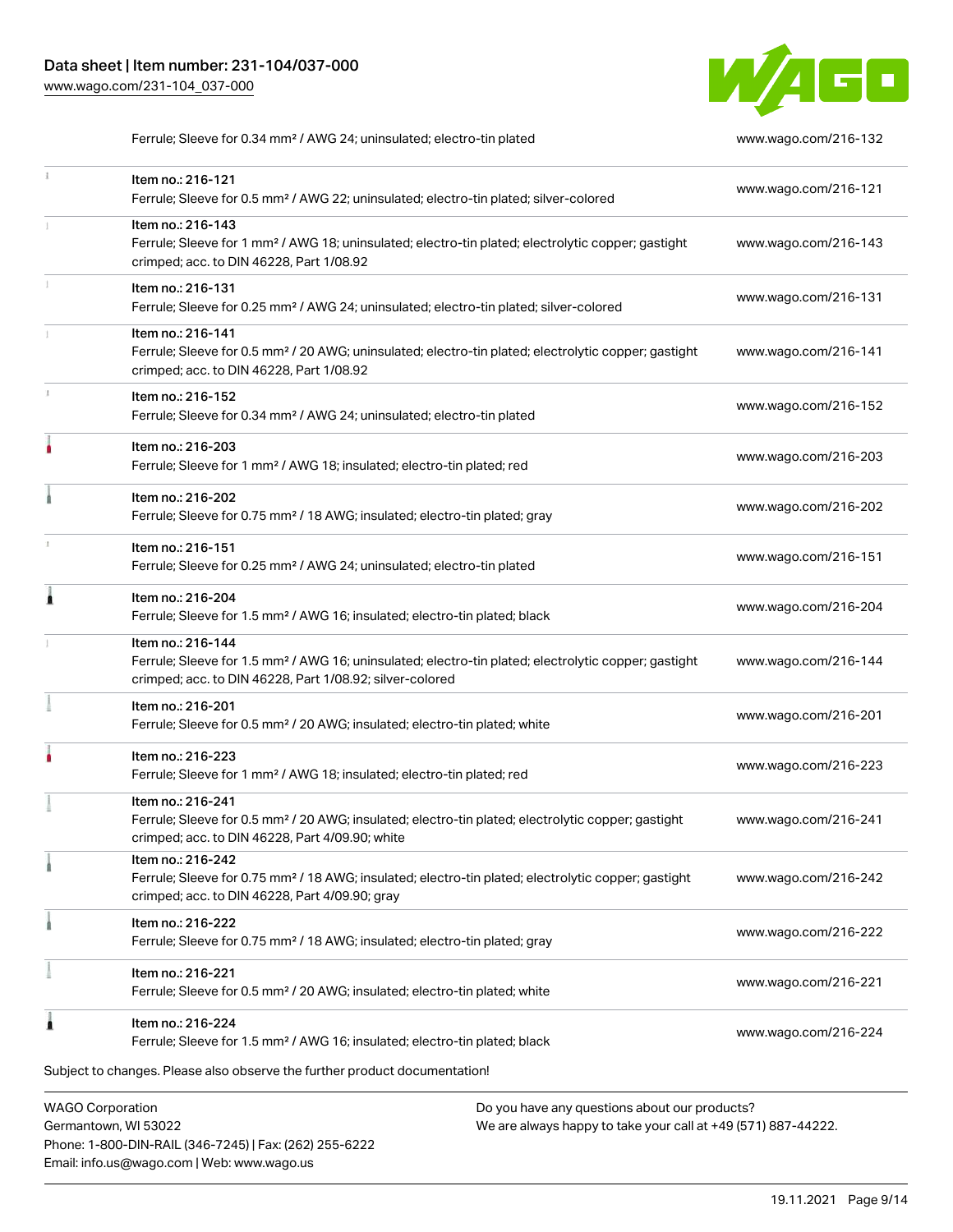

|                   | Item no.: 216-243                                                                                                                                                                  |                      |
|-------------------|------------------------------------------------------------------------------------------------------------------------------------------------------------------------------------|----------------------|
|                   | Ferrule; Sleeve for 1 mm <sup>2</sup> / AWG 18; insulated; electro-tin plated; electrolytic copper; gastight crimped; www.wago.com/216-243                                         |                      |
|                   | acc. to DIN 46228, Part 4/09.90; red                                                                                                                                               |                      |
| Ă                 | Item no.: 216-244                                                                                                                                                                  |                      |
|                   | Ferrule; Sleeve for 1.5 mm <sup>2</sup> / AWG 16; insulated; electro-tin plated; electrolytic copper; gastight<br>crimped; acc. to DIN 46228, Part 4/09.90; black                  | www.wago.com/216-244 |
|                   | Item no.: 216-263                                                                                                                                                                  |                      |
|                   | Ferrule; Sleeve for 1 mm <sup>2</sup> / AWG 18; insulated; electro-tin plated; electrolytic copper; gastight crimped; www.wago.com/216-263<br>acc. to DIN 46228, Part 4/09.90; red |                      |
|                   | Item no.: 216-264                                                                                                                                                                  |                      |
|                   | Ferrule; Sleeve for 1.5 mm <sup>2</sup> / AWG 16; insulated; electro-tin plated; electrolytic copper; gastight<br>crimped; acc. to DIN 46228, Part 4/09.90; black                  | www.wago.com/216-264 |
|                   | Item no.: 216-284                                                                                                                                                                  |                      |
|                   | Ferrule; Sleeve for 1.5 mm <sup>2</sup> / AWG 16; insulated; electro-tin plated; electrolytic copper; gastight<br>crimped; acc. to DIN 46228, Part 4/09.90; black                  | www.wago.com/216-284 |
|                   | Item no.: 216-262                                                                                                                                                                  |                      |
|                   | Ferrule; Sleeve for 0.75 mm <sup>2</sup> / 18 AWG; insulated; electro-tin plated; electrolytic copper; gastight<br>crimped; acc. to DIN 46228, Part 4/09.90; gray                  | www.wago.com/216-262 |
|                   | Item no.: 216-301                                                                                                                                                                  |                      |
|                   | Ferrule; Sleeve for 0.25 mm <sup>2</sup> / AWG 24; insulated; electro-tin plated; yellow                                                                                           | www.wago.com/216-301 |
|                   | Item no.: 216-321                                                                                                                                                                  |                      |
|                   | Ferrule; Sleeve for 0.25 mm <sup>2</sup> / AWG 24; insulated; electro-tin plated; yellow                                                                                           | www.wago.com/216-321 |
|                   | Item no.: 216-322                                                                                                                                                                  |                      |
|                   | Ferrule; Sleeve for 0.34 mm <sup>2</sup> / 22 AWG; insulated; electro-tin plated; green                                                                                            | www.wago.com/216-322 |
|                   | Item no.: 216-302                                                                                                                                                                  |                      |
|                   | Ferrule; Sleeve for 0.34 mm <sup>2</sup> / 22 AWG; insulated; electro-tin plated; green                                                                                            | www.wago.com/216-302 |
| Inculatione etone |                                                                                                                                                                                    |                      |

#### Insulations stops

Insulation stop



Item no.: 231-672 Insulation stop; 0.75 - 1 mm<sup>2</sup>; dark gray [www.wago.com/231-672](http://www.wago.com/231-672) www.wago.com/231-672

**CALLED** LEEEE

Item no.: 231-670

Insulation stop; 0.08-0.2 mm² / 0.2 mm² "s"; white [www.wago.com/231-670](http://www.wago.com/231-670) www.wago.com/231-670



Item no.: 231-671 Insulation stop; 0.25 - 0.5 mm²; light gray [www.wago.com/231-671](http://www.wago.com/231-671) www.wago.com/231-671

Marking accessories

Marking strip

#### Item no.: 210-331/500-103

Subject to changes. Please also observe the further product documentation!

WAGO Corporation Germantown, WI 53022 Phone: 1-800-DIN-RAIL (346-7245) | Fax: (262) 255-6222 Email: info.us@wago.com | Web: www.wago.us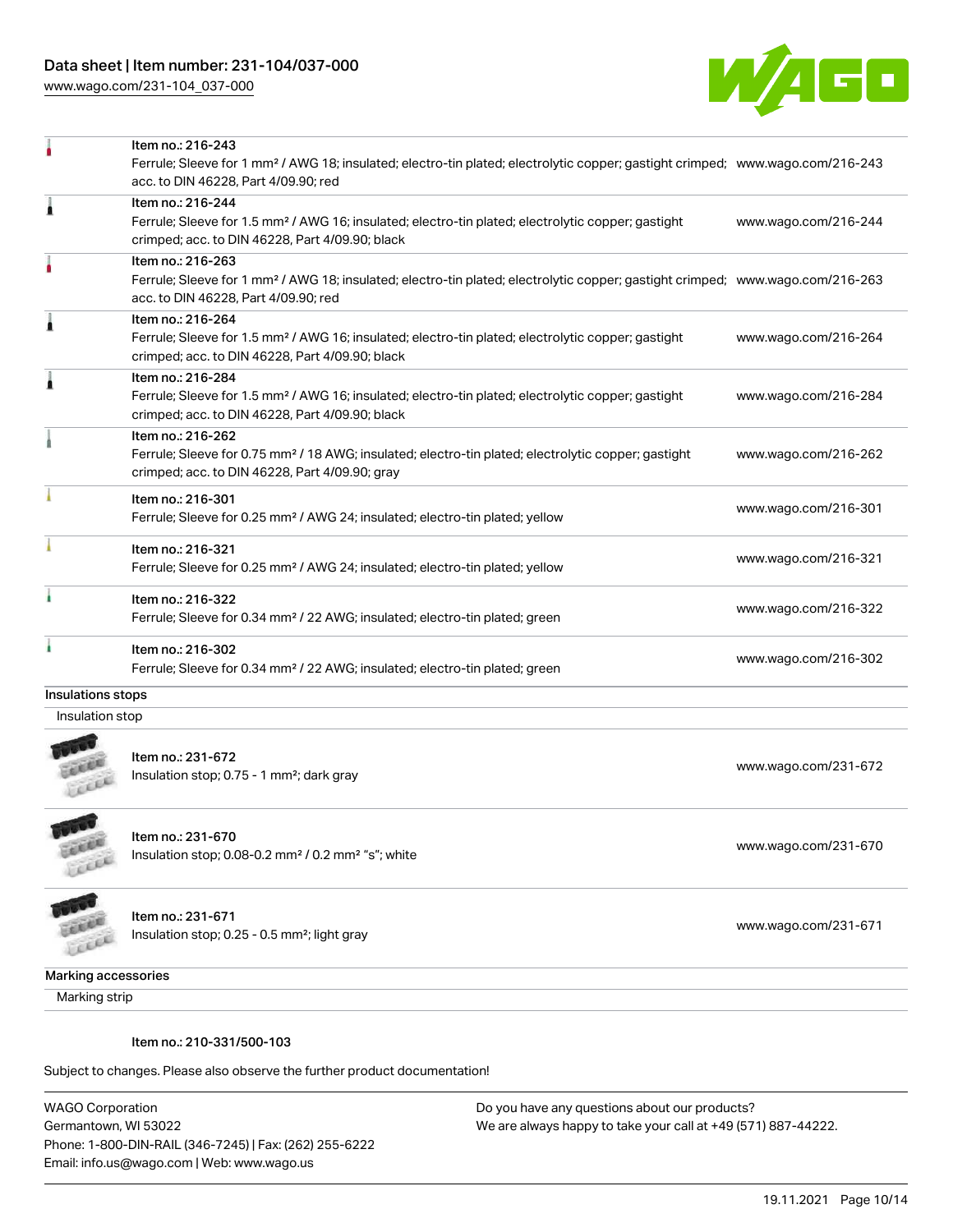

Marking strips; as a DIN A4 sheet; MARKED; 1-12 (300x); Height of marker strip: 2.3 mm/0.091 in; Strip length 182 mm; Horizontal marking; Self-adhesive; white [www.wago.com/210-331](http://www.wago.com/210-331/500-103)

[/500-103](http://www.wago.com/210-331/500-103)

| Item no.: 210-331/500-104<br>Marking strips; as a DIN A4 sheet; MARKED; 13-24 (300x); Height of marker strip: 2.3 mm/0.091 in; Strip<br>length 182 mm; Horizontal marking; Self-adhesive; white | www.wago.com/210-331<br>/500-104 |
|-------------------------------------------------------------------------------------------------------------------------------------------------------------------------------------------------|----------------------------------|
| Item no.: 210-332/500-202<br>Marking strips; as a DIN A4 sheet; MARKED; 1-16 (160x); Height of marker strip: 3 mm; Strip length 182<br>mm; Horizontal marking; Self-adhesive; white             | www.wago.com/210-332<br>/500-202 |
| Item no.: 210-332/500-206<br>Marking strips; as a DIN A4 sheet; MARKED; 33-48 (160x); Height of marker strip: 3 mm; Strip length<br>182 mm; Horizontal marking; Self-adhesive; white            | www.wago.com/210-332<br>/500-206 |
| Item no.: 210-332/500-205<br>Marking strips; as a DIN A4 sheet; MARKED; 1-32 (80x); Height of marker strip: 3 mm; Strip length 182<br>mm; Horizontal marking; Self-adhesive; white              | www.wago.com/210-332<br>/500-205 |
| Item no.: 210-332/500-204<br>Marking strips; as a DIN A4 sheet; MARKED; 17-32 (160x); Height of marker strip: 3 mm; Strip length<br>182 mm; Horizontal marking; Self-adhesive; white            | www.wago.com/210-332<br>/500-204 |

### Downloads

#### **Documentation**

| <b>Additional Information</b> |
|-------------------------------|
|                               |

| Technical explanations            | 2019 Apr 3 | pdf<br>2.0 MB | Download |
|-----------------------------------|------------|---------------|----------|
|                                   |            |               |          |
| <b>CAD files</b>                  |            |               |          |
| CAD data                          |            |               |          |
| 2D/3D Models 231-104/037-000      |            | <b>URL</b>    | Download |
| <b>CAE data</b>                   |            |               |          |
| EPLAN Data Portal 231-104/037-000 |            | <b>URL</b>    | Download |
| ZUKEN Portal 231-104/037-000      |            | <b>URL</b>    | Download |
| EPLAN Data Portal 231-104/037-000 |            | <b>URL</b>    | Download |

| <b>WAGO Corporation</b>                                | Do you have any questions about our products?                 |  |
|--------------------------------------------------------|---------------------------------------------------------------|--|
| Germantown, WI 53022                                   | We are always happy to take your call at +49 (571) 887-44222. |  |
| Phone: 1-800-DIN-RAIL (346-7245)   Fax: (262) 255-6222 |                                                               |  |
| Email: info.us@wago.com   Web: www.wago.us             |                                                               |  |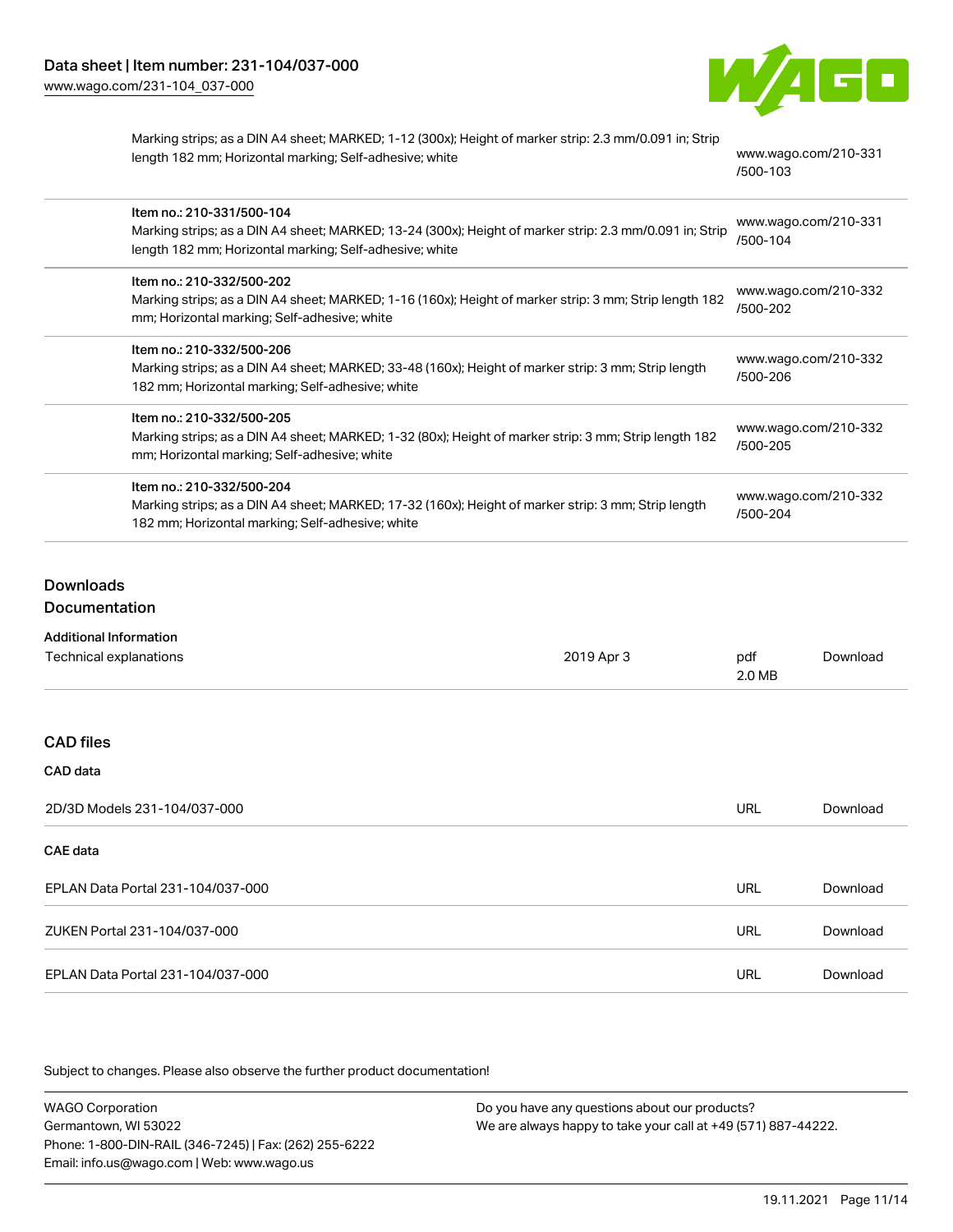### Environmental Product Compliance

Compliance Search

Environmental Product Compliance 231-104/037-000 1-conductor female connector; CAGE CLAMP®; 2.5 mm²; Pin spacing 5 mm; 4-pole; Lateral locking levers; 2,50 mm²; gray

#### Installation Notes



Inserting a conductor via 3.5 mm screwdriver – CAGE CLAMP® actuation parallel to conductor entry.



Inserting a conductor via 3.5 mm screwdriver – CAGE CLAMP® actuation perpendicular to conductor entry.



Inserting a conductor into CAGE CLAMP® unit via operating lever (231-291).



Inserting a conductor via operating tool.

Subject to changes. Please also observe the further product documentation!

WAGO Corporation Germantown, WI 53022 Phone: 1-800-DIN-RAIL (346-7245) | Fax: (262) 255-6222 Email: info.us@wago.com | Web: www.wago.us

Do you have any questions about our products? We are always happy to take your call at +49 (571) 887-44222.



URL [Download](https://www.wago.com/global/d/ComplianceLinkMediaContainer_231-104_037-000)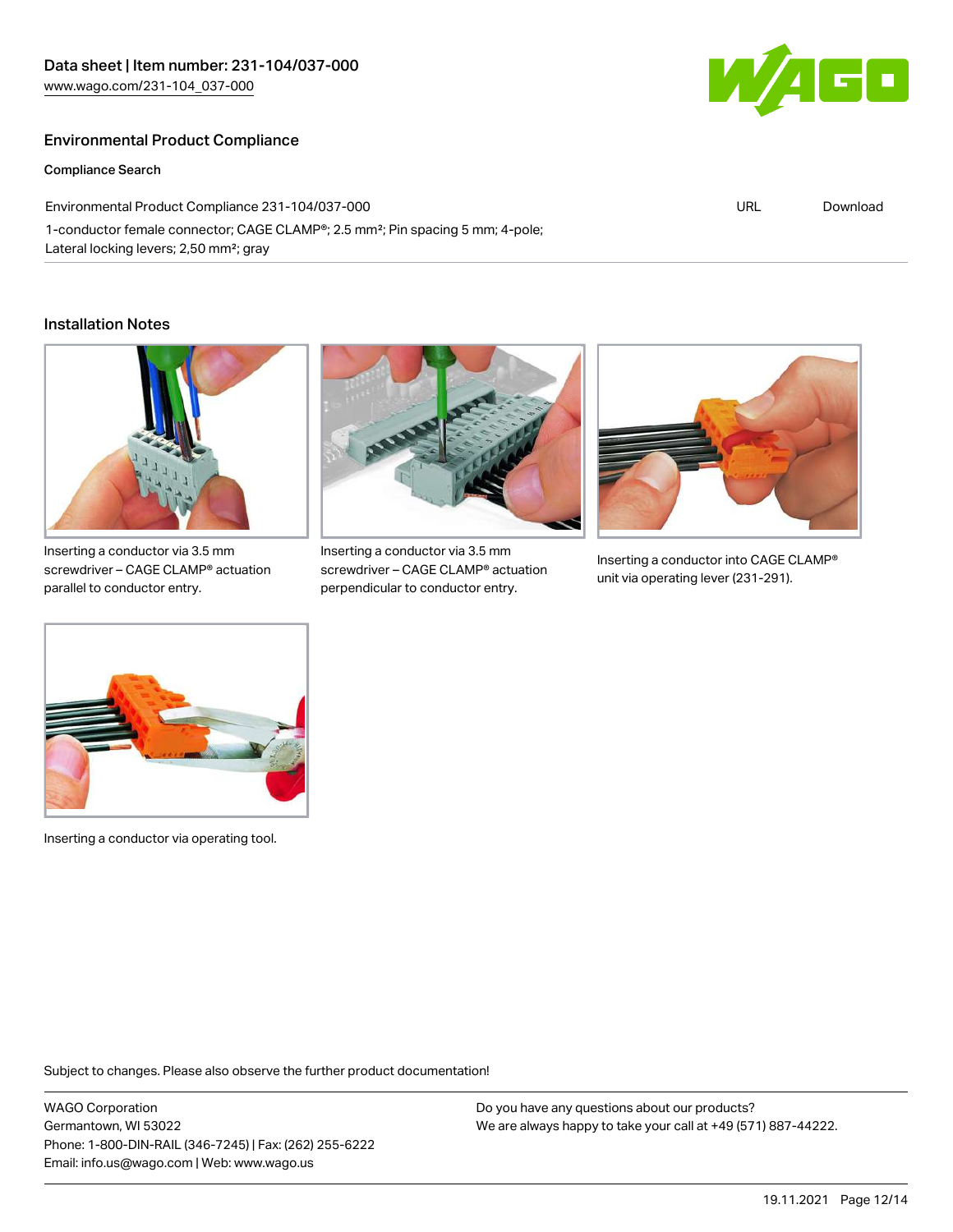



Coding a female connector by removing coding finger(s).



Testing – female connector with CAGE CLAMP®

Integrated test ports for testing perpendicular to conductor entry via 2 or 2.3 mm Ø test plug

#### Installation



Male connector with strain relief plate



Strain relief housing shown with a male connector equipped with CAGE CLAMP®

Subject to changes. Please also observe the further product documentation!

WAGO Corporation Germantown, WI 53022 Phone: 1-800-DIN-RAIL (346-7245) | Fax: (262) 255-6222 Email: info.us@wago.com | Web: www.wago.us